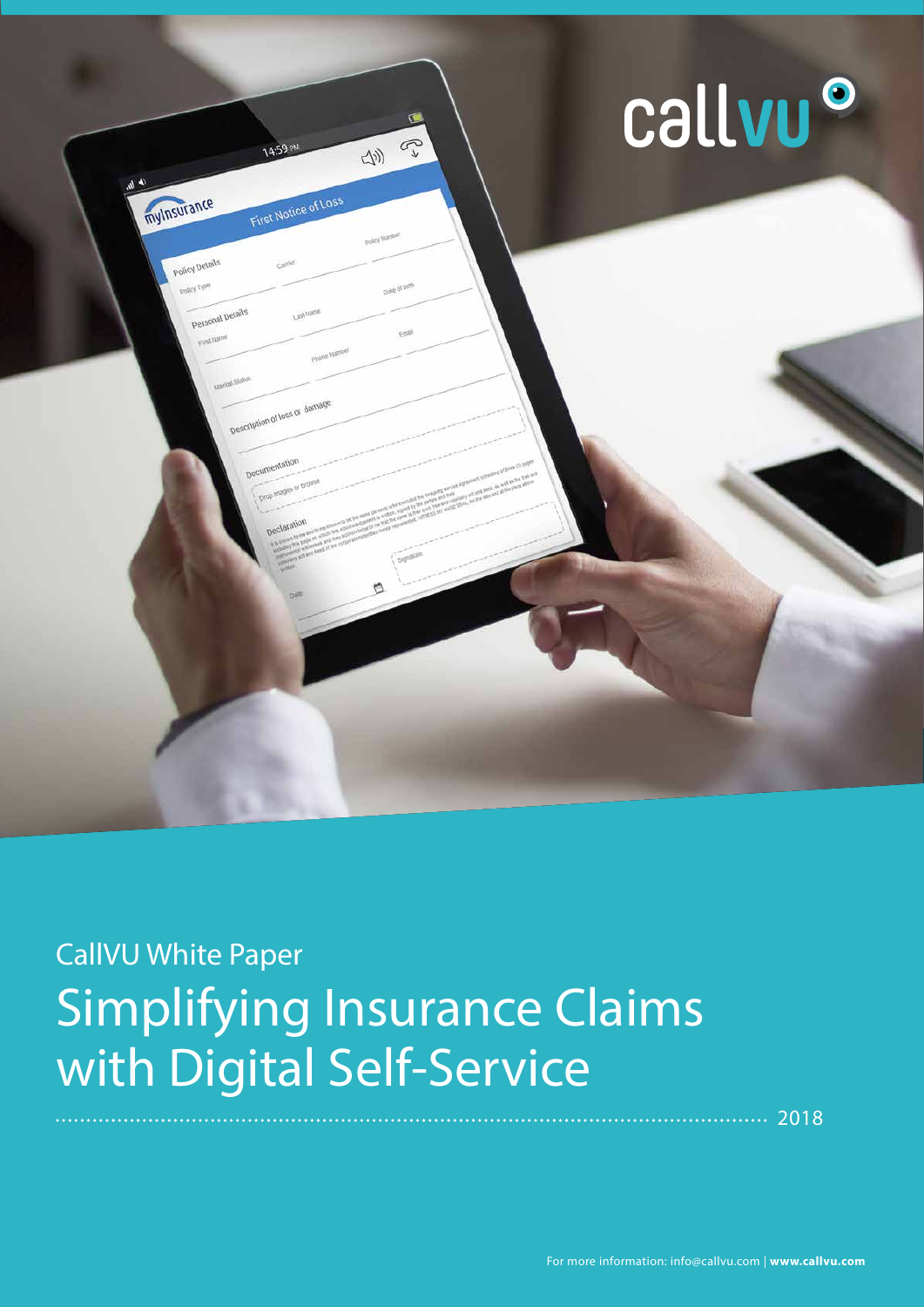

## Overview

CallVU enables insurance companies to deliver a new engagement model that transforms simple calls into powerful, visual, digital interactions, that make existing processes more efficient and effective. Moreover, the platform has the capability to introduce new processes that previously were only available via a physical point-of-sale, but are now available anytime, anywhere.

For the first time, the customer multi-channel experience is transformed into an Omni-channel experience. Doing so, all from the palm of the customer's hand.

This paper focuses on a claim use case with an American-based insurer, whose gaps and opportunities were typical of CallVU clients. However, the CallVU solution is equally suited to address various pressures being experienced across the industry, including underwriting, origination, and client servicing. Across the value chain, CallVU can assist organizations by providing key competitive technologies. Our digital solutions address the entirety of the insurance ecosystem, by meeting and exceeding key expectations in the customer journey.

- **• Distribution:** by making products available via digital means, distribution to non-traditional channels becomes far simpler.
- **• Underwriting:** enable a firm to institute digital possibilities that can be supported with insights from data-driven strategies.
- **• Claims:** As outlined in this document, giving efficient controls and possibilities to claims, enables active digital management of processes. This is critical for client experience, overall costs and risk management.

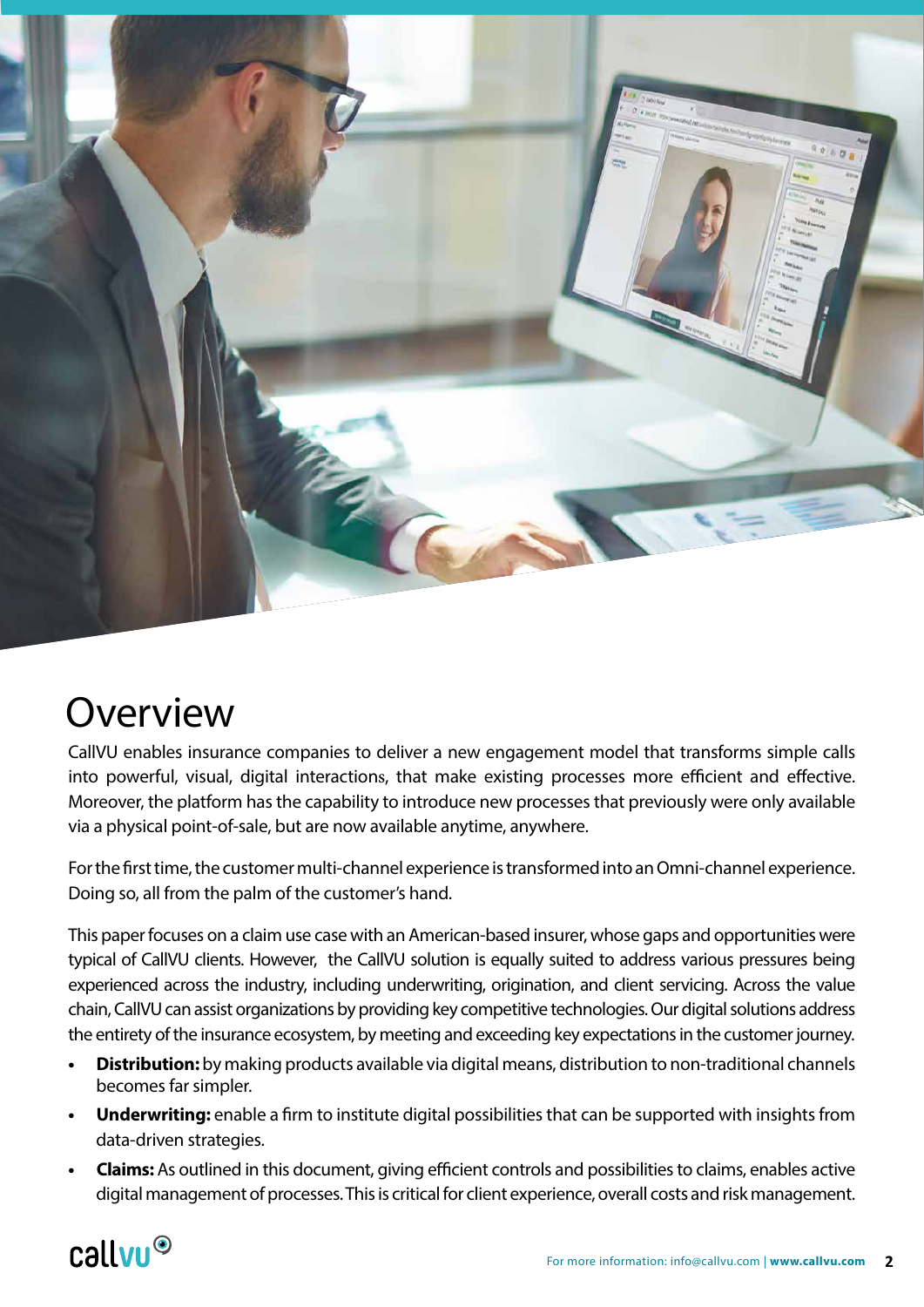

## Claims Process: Gaps and Opportunities

During the discovery process with the insurance company, CallVU was able to outline gaps and issues that were identified as interrupting the efficiency of the claims operation. Some of the critical points identified included:

- **Time of processing a claim** A critical factor in terms of client experience, cost to the organization and controlling risks such as litigation and dispute.
- **• No ability for a client to access self-service –** All too frequently, highly skilled employees are fielding calls multiple times a day, answering basic questions on claim status and relaying simple information.
- **• Problematic reliance on outsourced services**  The dependency on outsource services has the effect of interrupting the workflow as it consumes considerable time and frequently interferes with process overheads. The result, is that it causes claim officers to lose "charge of the flow".
- **• Claim submissions are the primary touch point with clients** The submission of a claim may be the most singular and critical touchpoint that a client has with their insurance company. However insurance companies often outsource both inbound and outbound data gathering and inspection/ estimates. This forfeits control over the quality of the customer service that is going to be expereinced by customers.

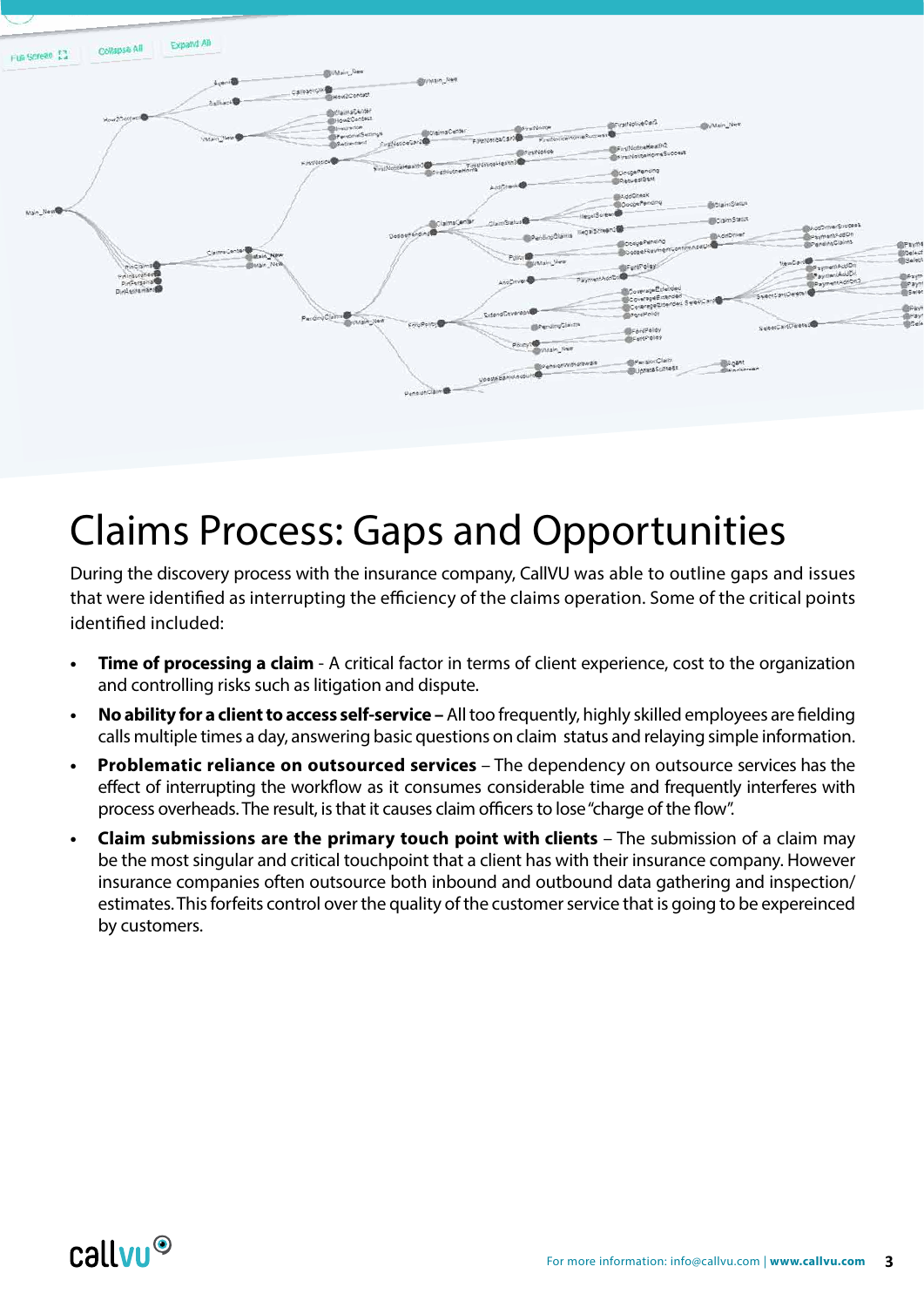

### The Solution

Through three general offerings, CallVU addresses critical gaps within the industry.





#### **COLLABORATIVE SOLUTIONS**



**DIGITAL FORMS**

These CalVU Solutions address multiple industry gaps. For the purpose of this paper, we will focus on these three core use cases:

**1.**

Clients can view claim data, status or information directly over a Visual IVR session.

- **2.** Clients and adjusters can share, view and store, images or digital content using CallVU's Agent Portal and its range of collaborative tools, so that claims can be assessed without the involvement of an inspector.
- **3.** Clients can initiate a first notice of loss or a new claim using forms that are designed and deployed with the CallVU Forms Builder.

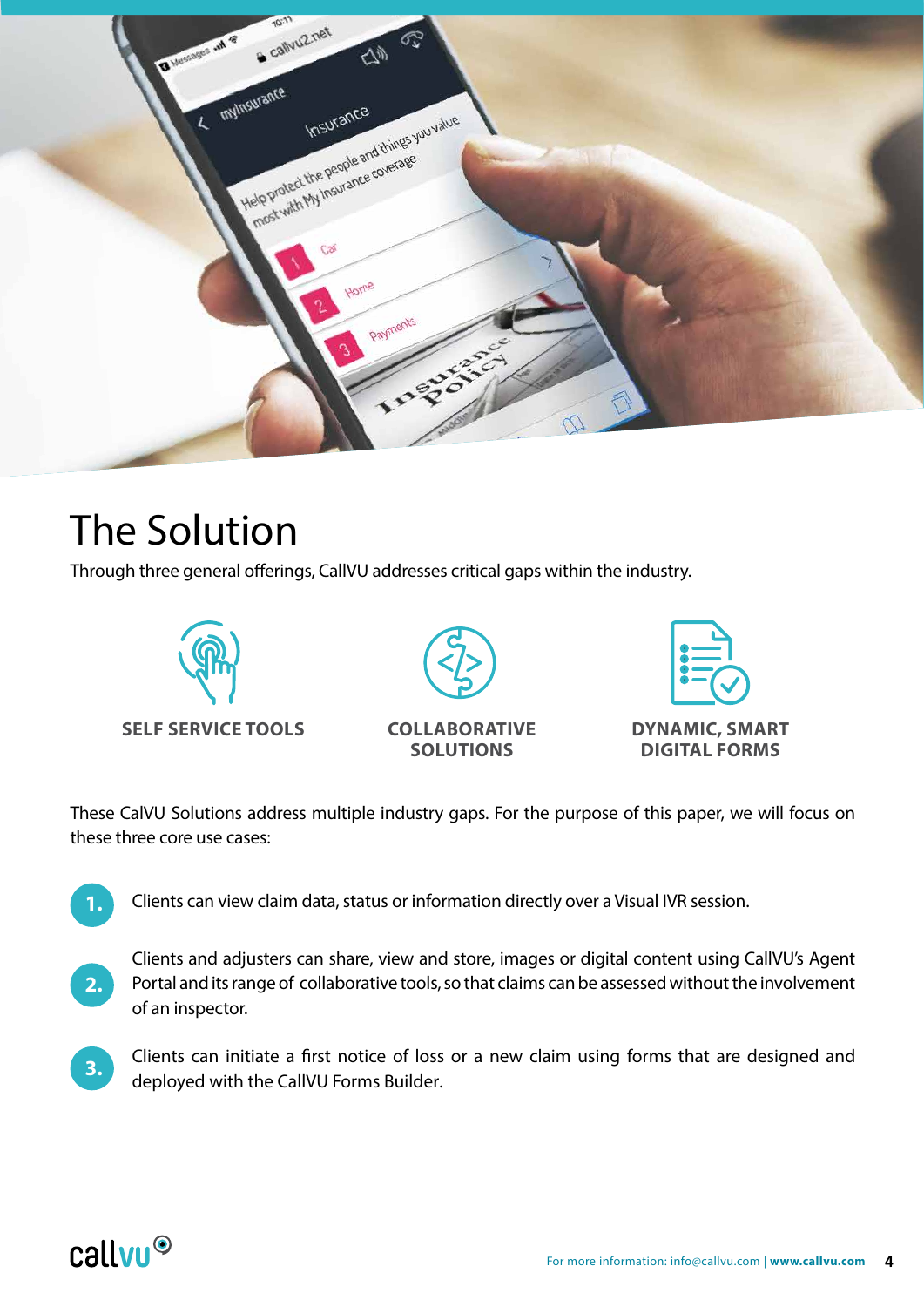#### **Visual IVR – Self Service Tools**

CallVU offers a Visual IVR solution, so that inbound calls can be routed either to an interface for claims creation or for information on an existing claim. While there are a wide range of potential use cases, we anticipate that the most relevant services include the ability for clients to navigate via their Smartphone:

- The status of their claim
- Their payment status and record of last payment. For e.g:
	- "Where's my check?" (Worker)
	- "Why wasn't this bill paid?" (Medical)
- Adjust contact information related to a claim number
- View status updates, date of inspections or contact details of an inspector etc

While the actual use cases are uniquely determined by the individual insurance company during the discovery and implementation process, CallVU has consistently found these caller information requests to be acute and pronounced throughout the industry.

#### **Smart Digital Forms**

In addition to pure data or status information that could be presented to clients directly on their smartphones, there remains the potential to create claims that would require data entry. Within the following collaborative solution, CallVU offers a Form Builder, that would enable an insurance company to construct forms for new claim creation, which is able to be presented in the Visual IVR interface.

The Forms Builder enables the agent or adjuster to share, view and store information to and from callers, so that rich details can be relayed directly to the team processing the claim.

With these solutions, claim adjusters can make an assessment without the need to incorporate an outside investigator/assessor into the process.

This would enable settlement for the majority of claims that are small and clear in nature, and be able to do so in a fraction of the time.

Potential use cases includethe following scenarios:

Home owner sharing video of water damage and measurements of his property to an adjuster

- Truck driver remotely sends pictures of his damaged fender
- Business owner sends pictures of her broken shop window with measurements.

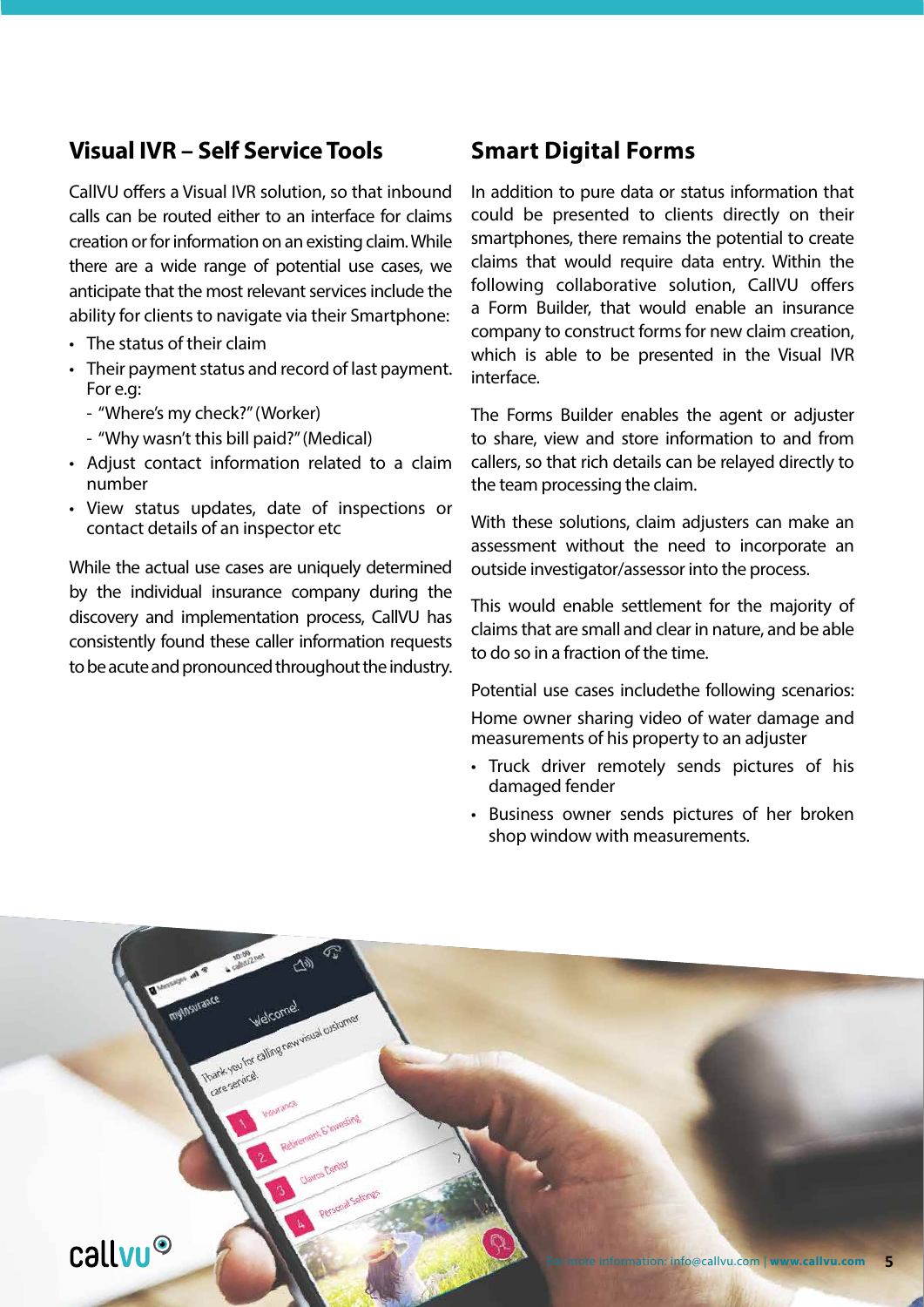

## Redefining the Customer Journey

CallVU redefines the customer journey. The customer starts a digital self service interaction when he or she calls and continues with a digital experience through to the conclusion of the journey.



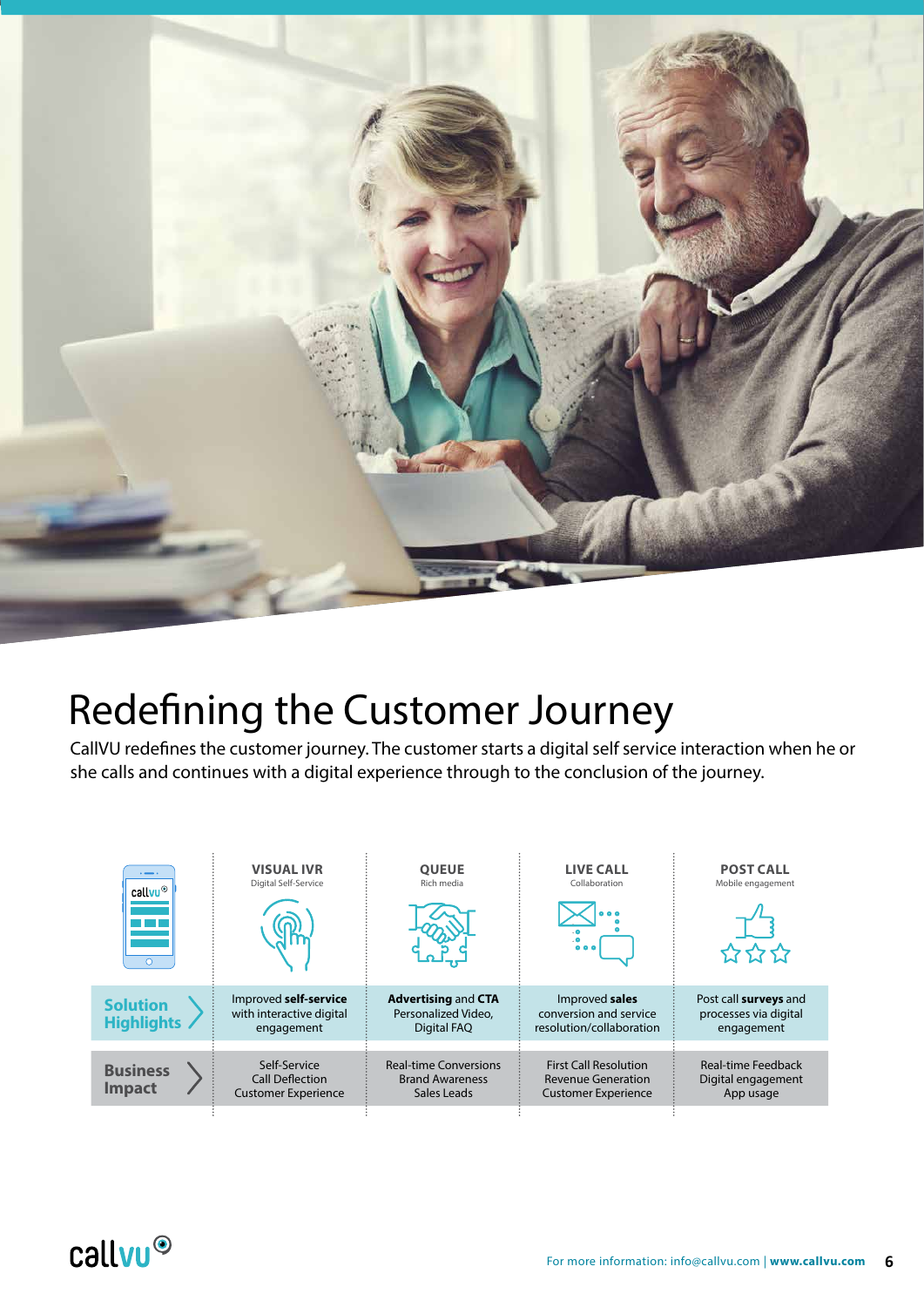

#### The Business Case

CallVU's digital engagement platform enables organizations to:

- **• Increase self-service and call deflection in processes such as**
	- Service: bill explanation
	- Orders: New channels, packages, devices
	- Tech support: FAQs, do-it-yourself, forums, webinars, etc.
- **• Real time resolution -**The digital branchlike environment enables customer agents to resolve any case:
	- Service: bill explanation
	- Orders: Share offer details
	- Tech support: share fix procedures, and have customers send visual (photo) of their setup or issue. For example, a customer shares an error code photo / barcode to expedite support.
- **• Increase sales conversion with clear product offerings.**
- **• Promotions** Maximize the value of in-queue waiting times to promote services and brand recognition.
- **• Process adherence** Clear and readable conditions sent for customer confirmation.
- **• Reduce order returns** Enhance the customer's awareness of deal terms at the order stage with enhanced visual acceptance.
- **• Boost customer satisfaction with innovative, clear and non-intrusive sales promotions.**
- **• Increase first contact resolution** Able to complete any possible transaction remotely.
- **• Reduce call handle time**  Remove the need to read out scripts and explain complex terms repeatedly.

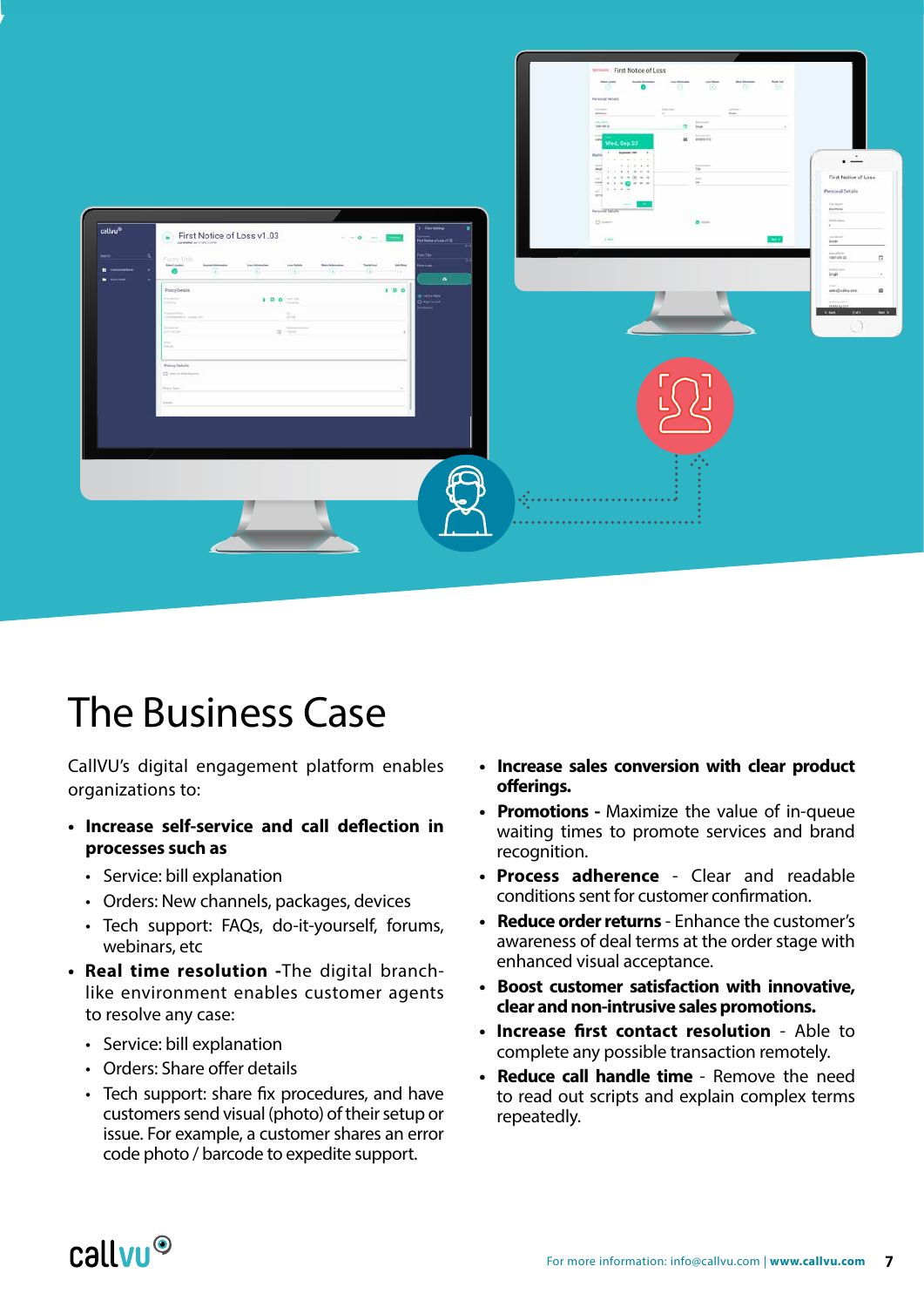

## CallVU's Unique Service Propositions

CallVU holds a number of unique propositions and patents in digital engagement through the following features:

- Native solution for increased engagement and improved experience.
- Real-time Collaboration and Co-browsing CSR sees in real-time what a customer is filling in a form or considering to purchase by viewing their online 'basket', as opposed to an afterthe-fact submission. Through this expedited method, CSR can increase sales conversion and assure a smooth interaction. It also enables faster claim resolution as both parties can share rich media.
- Advanced Analytics measure the effectiveness of IVR pathways and user adoption.
- IVR Connectivity out-of- the-box integration to all leading IVR vendors.
- Dynamic Smart Digital Forms: Interactive and responsive forms with rich media to facilitate self-service:
	- Form builder application
	- Responsive Forms Co-fill interactive forms publishable in multiple formats
- Rich Media promotions displayed while customer is in queue.
- Post call engagement continue the engagement when call ends with additional rich media and customer feedback collection.
- Out-of- the-box integration to industry leading Enterprise Platforms including Salesforce, Amdocs, NICE, InContact and more.
- Open media platform (with 3rd party solutions) to integrate additional digital services during a call.
- Proven track record in implementing digital engagement solutions.

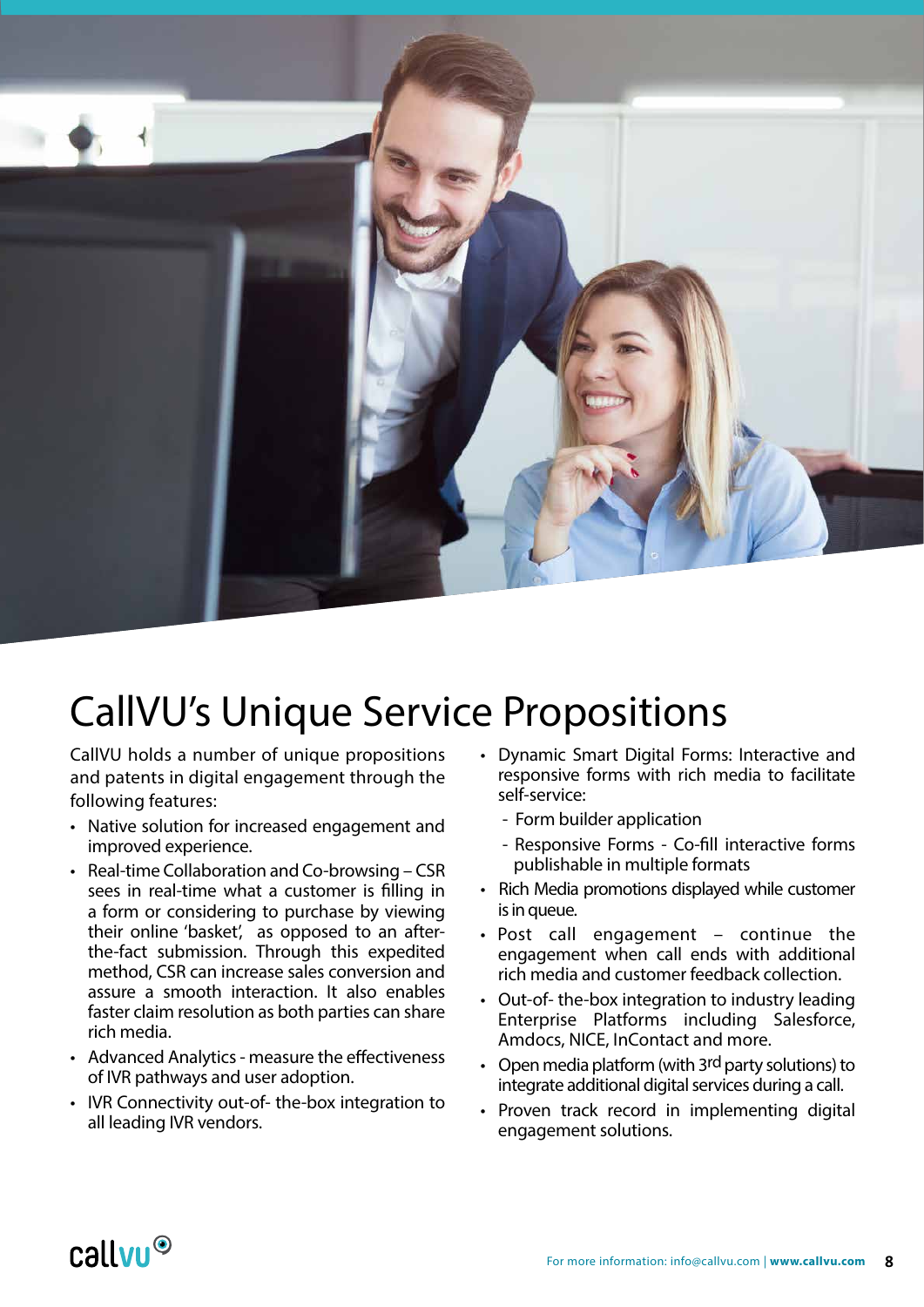

#### Distinct Challenges, Unique Solutions

The contact centers of insurance companies, experience distinctly different patterns of customer behaviour compared to what is seen in other industries. Unlike a telco or utility company where customer contact is fairly regular, a customer is not going to have any contact with their insurance agency on a frequent or even periodic basis. Contact is only ever made at the time in which a claim has to be made, and at that time contact is intense and frequent. This has significant implications for operations management, as the load on human personnel and resources goes through dramatic highs and lows.

A conversion to digital helps insurance agencies to stabilize the impact of high and low claim periods, as the customer is able to achieve self-service resolution, or in more intense cases, collaborative tools work to expedite resolution outcomes.